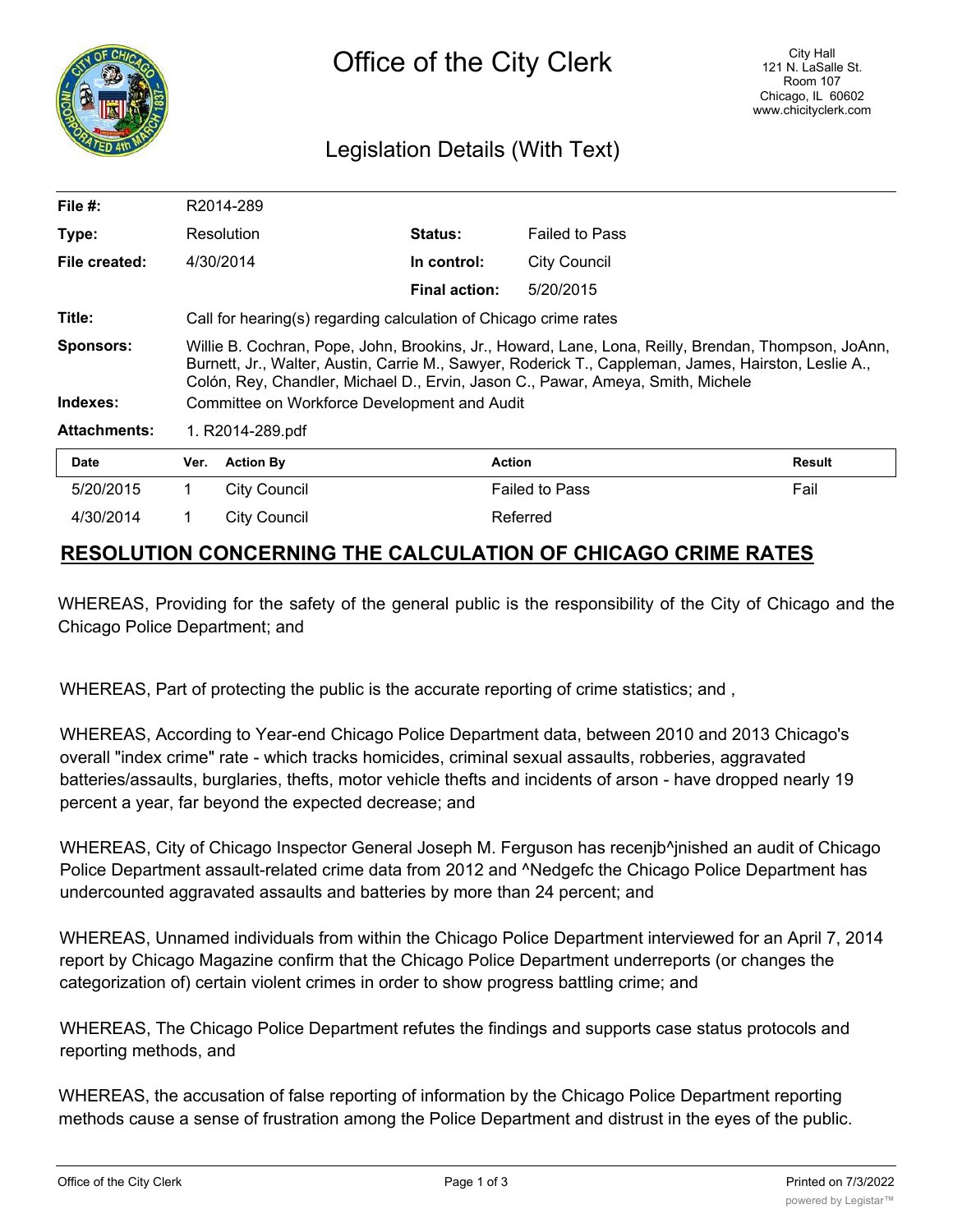WHEREAS, the practice of underreporting prevents residents of the City of Chicago from getting an accurate understanding of crime in their city, elected officials from making the policy changes necessary to combat crime, and the hard-working rank-and-file members of the Chicago Police Department understand the impact of the work they are doing and the States Attorney from prosecuting and families experiencing the satisfaction of offenders being apprehended;

WHEREAS, understanding the method of auditing the data, reporting of the data and the accuracy of the data must be brought in line for the best interest of all: now therefore

BE IT RESOLVED that we, the undersigned members of the City of Chicago City Council, gathered together this 30th Day of April, 2014 AD, urge the Committee on Public Safety to expeditiously convene a public hearing to take testimony from the Inspector General, Superintendent of the Chicago Police Department and other law -enforcement officials as well as solicit comment from the general public concerning the calculation of crime statistics as well as measures that can be implemented to clarify the Chicago Police Departments methods of operation and guidelines and clarify to all the reporting, classification and findings as reported.

BE IT FURTHER RESOLVED That a copy of this resolution be prepared and presented to Chicago Police Department Superintendent Garry McCarthy, Inspector General Joseph M. Ferguson and the Honorable James A. Balcer, Chairman of the Committee on Public Safety.

Alderman Carrie Austin, 34<sup>th</sup> ward Roderick Sawyer, 6<sup>th</sup>/ward

BE IT FURTHER RESOLVED, That the findings of this hearing be documented and presented to this august body and the Honorable Rahm Emanuel, Mayor of the City of Chicago, so that the appropriate action may be taken to investigate, clarify and ensure integrity, correct any djwepaacies in the calculation of crime statistics and protect the public's interest. Jobrt P ope, 10<sup>th</sup> wa

Jward Burke, 14<sup>th</sup> ward

HowarcfBrookinsJr., 21<sup>st</sup> ward; Robert Maldonado, 26<sup>th</sup> ward Michael Chandler, 24 ward